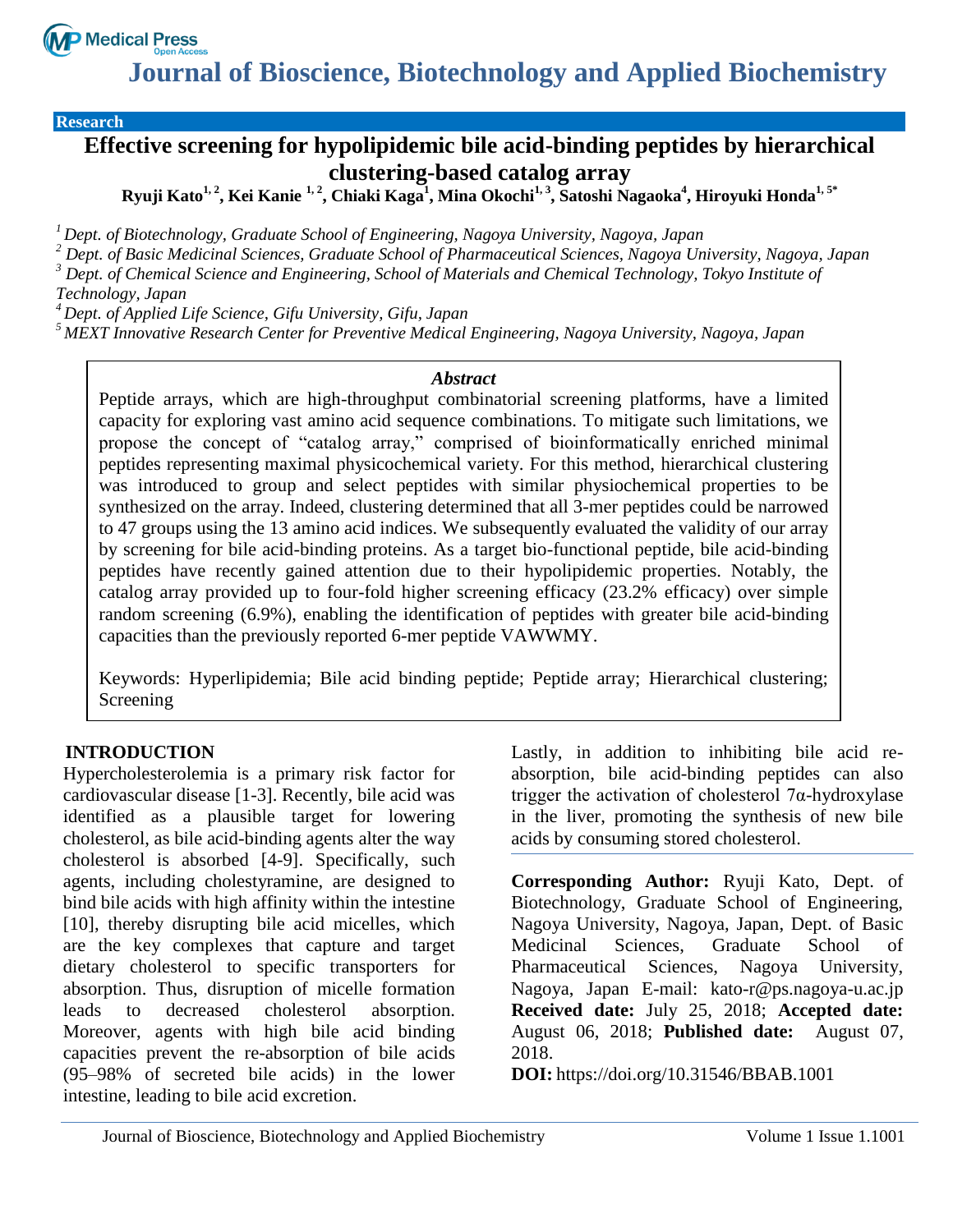Previously, Choi et al. reported that a hydrophobic peptide derived from the soy protein glycinin binds strongly to bile acid in vitro [11, 12]. Nagaoka S. et al. found for the first time that VAWWMY (soystatin) derive from soybean glycinin acted as an inhibitor of cholesterol absorption in vivo [13]. There are so many in vitro active soypeptides, soystatin is an only in vivo active hypocholesterolemic peptides derived from soybean [14]. Given the growing requirements for daily preventive therapies for lifestyle related diseases, hypolipidemic peptides could yield new avenues for medical dietary interventions. Notably, the use of such naturally occurring peptides should be more safe and effective than protein hydrolysates [14-18], which contain multiple unknown components in addition to the active molecules.

Combinatorial peptide library technologies (e.g., SPOT peptide array) [19-22] offer advantages for high-throughput screening and analysis of bile acidbinding peptides. The ability to make positional amino acid substitutions and to examine peptides of different lengths has helped to advance our understanding of the structural rules of peptide interactions with various substrates. However, the greatest disadvantage of array-type peptide libraries is the limited size of the screenable library compared to the total number of peptide varieties. Essentially, the number of possible amino acid sequences (20n for a peptide that is n residues long) is too vast to cover exhaustively, both in terms of physical array area and preparation costs. In this study, to compensate for these size limitations, we propose a hierarchical clustering-based array design, which we refer to as the catalog array.

Hierarchical clustering, also known as the unsupervised data segmentation method, groups objects into subsets, called "clusters," using multiple information variants. In bioinformatics, this method is most commonly applied to interpret similarities in gene expression profiles among the samples [23, 24]. With hierarchical clustering, all objects in a data set can be described in a dendrogram showing each similarity. Therefore,

data can be objectively divided into several groups. Since our previous studies showed that positional information for amino acid indices (i.e., physiochemical property information) were predictive of short peptide affinity  $\left($  <16-mer)  $^{24-28}$ , we hypothesized that clustering based on such amino acid indices would identify peptides of similar affinity. If peptides with similar affinity could subsequently be grouped successfully by in silico clustering (with small deviations in each cluster), the peptide library could be sized-down by selecting a few representative peptides to reduce inherent redundancy within the screening.

In this report, we verify the effectiveness of our clustering-enriched catalog array design technique by screening for bile acid-binding peptides.

# **Materials and Methods**

Selection of amino acid indices: Variables for conversion of amino acids in peptide sequences were obtained from the AAindex1 reported in Genome Net Japan, organized by Kyoto University (http://www.genome.ad.jp/dbget/aaindex.html) [30]. A total of 544 amino acid indices (Table SI) registered in the database (version 9.1, as of January 2008) were found to comprise 21 clusters, with high correlation (Figure S1). To represent the remaining 13 independent clusters covering the majority of indices, 13 indices were selected (schematic illustration in Figure 1A; detailed list in Table SII): [1] Isoelectric point [31], [2] Normalized van der Waals volume [32], [3] Alpha-helix indices for beta-proteins [33], [4] Beta-strand indices for betaproteins [33], [5] Side-chain contribution to protein stability [34], [6] The stability scale from the knowledge-based atom-atom potential [35], [7] Hydropathy index [36], [8] Normalized frequency of turn [37], [9] Free energy in beta-strand region [38], [10] Free energy in alpha-helical region [38], [11] Polarity [31], [12] Side chain interaction parameter [39], and [13] Amino acid distribution [40], Each amino acid of each sequenced peptide sequenced was numbered from the N to C-terminus using each of the 13 indices. Therefore, each amino acid index profile for each sequence included <sup>39</sup> parameters (3 positions  $\times$  13 indices).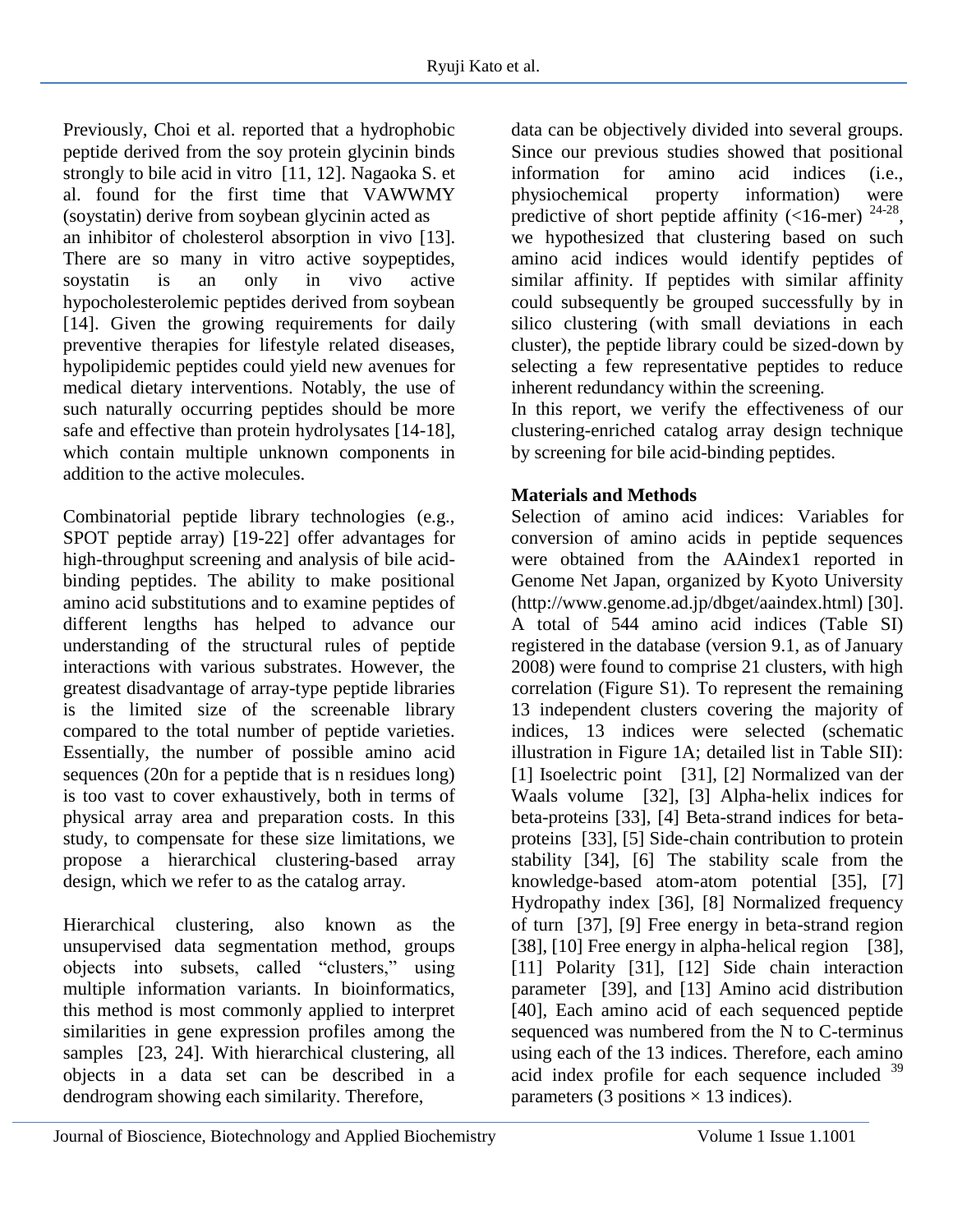**Hierarchical clustering**: Average-linkage hierarchical clustering was calculated using Cluster 3.0 software, distributed by Michiel de Hoon et al. at the University of Tokyo, Human Genome Center (http://bonsai.ims.utokyo.ac.jp/~mdehoon/software/ cluster/software.htm). Results from hierarchical clustering analysis were visualized with the open source tool Maple Tree, version 0.2.3.2 BETA (http://mapletree.sourceforge.net)

(See Supplementary Dataset S1 for .cdt and .gtr files). Detailed sequence data analysis using clustering results was performed with an original source program written in C.

**Peptide array synthesis:** The peptide array was designed and synthesized by Fmoc synthesis, according to the manufacturer's protocol but with some modifications, as reported in previous works 24-26). The first catalog array consisted of 846 trimer peptides (triplicate spots for each of six representative peptides for each of 47 clusters; see Table SV for peptide list), which represented the physicochemical properties of 8,000 peptides (203 combinations). The second catalog array consisted of 750 peptides (3 spots  $\times$  25 peptides  $\times$  10 clusters; see Table SV for peptide list). For comparison to the catalog array, three different types of random arrays (designated random  $1-3$ ), consisting of trimer peptides randomly selected from the 8,000 peptides in silico, were generated with no redundancy (see Table SV for peptide list). For reproducibility, three copies of each array were prepared. All spots were randomly distributed during array synthesis. In each array, positive controls (VAWWMY) and negative controls (linker only) were included with eight internal control sequences (see supplementary information).

### **Bile acid binding assay with peptide array:**

The detailed binding assay protocol and the methods used for data analysis are described in the supplementary material. Briefly, peptide arrays were hybridized with taurocholate (Sigma-Aldrich, St. Louis, MO, USA), anti-cholic acid (Cosmo Bio, Tokyo, Japan), and Alexa 488-conjugated antirabbit IgG, respectively. The peptide spots were scanned with a FLA-7000 device (Fujifilm, Tokyo, Japan) and analyzed with ArrayGauge Ver.2.1 software (Fujifilm).

## **Results**

#### *Designing the catalog array by two-step hierarchical clustering:*

To maximize library diversity and minimize redundant examination of biased types of peptides, we utilized hierarchical clustering to group peptides by similarities in bile acid binding affinity. A schematic flow diagram illustrating the design of the catalog array is shown Figure 1. An initial hierarchical clustering step (clustering of AA indices) was performed to reduce the number of informative variables and to identify the representative indices of those that are clearly independent (Figure S1). For effective clustering, such independent numerical variables are required to provide the optimal variability in the physiochemical aspects of a peptide. Thirteen of the most independent amino acid indices were selected from the first hierarchical clustering to represent 544 indices in the AA index database (Tables SI and SII).

After the initial clustering, each peptide sequence was converted into numerical values at the sequence conversion step (Figure 1B). The sequences covering trimer variety  $(8,000 = 203)$  were then converted into 39 parameters (3 positions  $\times$  13 indices). The peptides, represented by the resulting variables, were then subjected to a second hierarchical clustering (clustering of peptides) step. Representative peptides from each cluster were randomly selected for construction of a minimal library to be incorporated into the catalog array. The selected peptides provided maximal coverage of the variability in peptide binding properties using the fewest number of peptides (Figure 1C).

A third hierarchical clustering step, clustering of all trimer peptides, was subsequently applied to the numerically converted peptides for physicochemical grouping. Forty-seven clusters were selected to represent the 47 distinct physicochemical property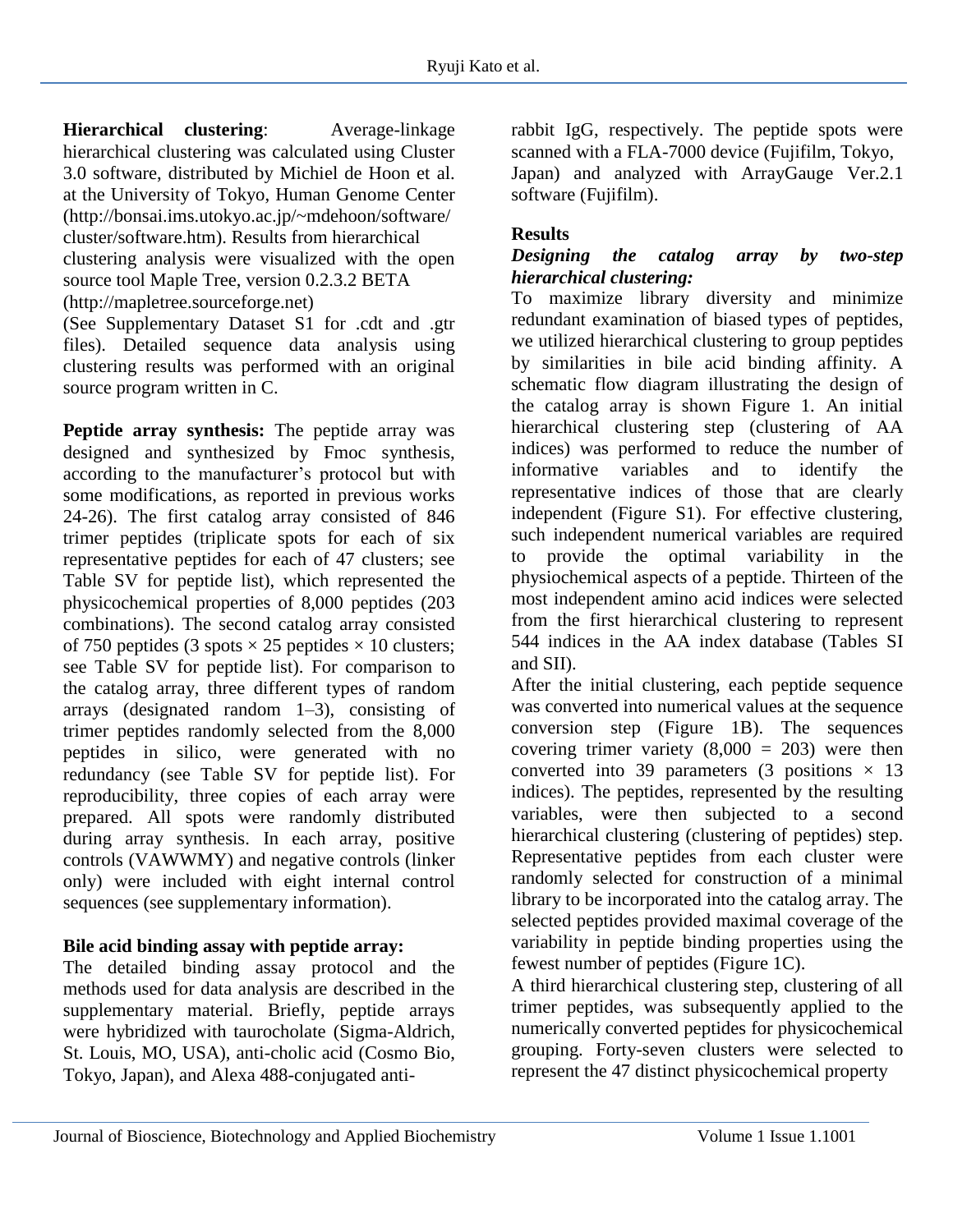groups (Table SIII). Six representative peptides from each selected clusters were randomly selected for synthesis for the first catalog array (Figure 1D). After narrowing the first catalog array to 10 clusters, 25 representative peptides from each cluster were again randomly selected for the second catalog array (Figure 1D). The variety in the number of members per cluster indicated that the physicochemical properties of trimer peptides are greatly biased; there was a 22-fold difference in the

number of cluster members between the maximum cluster and the minimum cluster (detailed list inTables SIII and SIV). Three clusters (no. 8, no. 9, and no. 31) had fewer than 20 members, while the largest clusters (no. 2, no. 20 and no. 38) had greater than 300 members. Notably, while such huge biases in physicochemical properties suggest that peptides with rare physicochemical properties will rarely appear in random screening, the catalog array can account for these biases by evenly weighting each variety, thereby enabling balanced testing

Figure 1. Graphic depiction of the flow of the catalog array-based screening method.

Notes: (A) First hierarchical clustering step for the selection of amino acid indices. Based on the clustering results, a representative index from each cluster is chosen. (B) Peptide sequence conversion by amino acid indices. In this case, one residue is converted into two numerical variables. (C) Second hierarchical clustering step for the selection of representative peptides for the catalog array. In this case, two clusters were obtained from the clustering of 10 peptides. From each cluster, a representative peptide is randomly selected for synthesis on catalog array. (D) Schematic images of the first and second catalog array designs. Forty-seven clusters were selected to represent the 47 distinct physicochemical property groups. Six representative peptides were randomly selected from each cluster for synthesis on the first catalog array (six peptides  $\times$  47 clusters = 282 peptides). By limiting the first catalog array to 10 clusters (top five and bottom five clusters), 25 representative peptides from each cluster were again randomly selected for synthesis on the second catalog array (25 peptides  $\times$  10 clusters = 250 peptides).

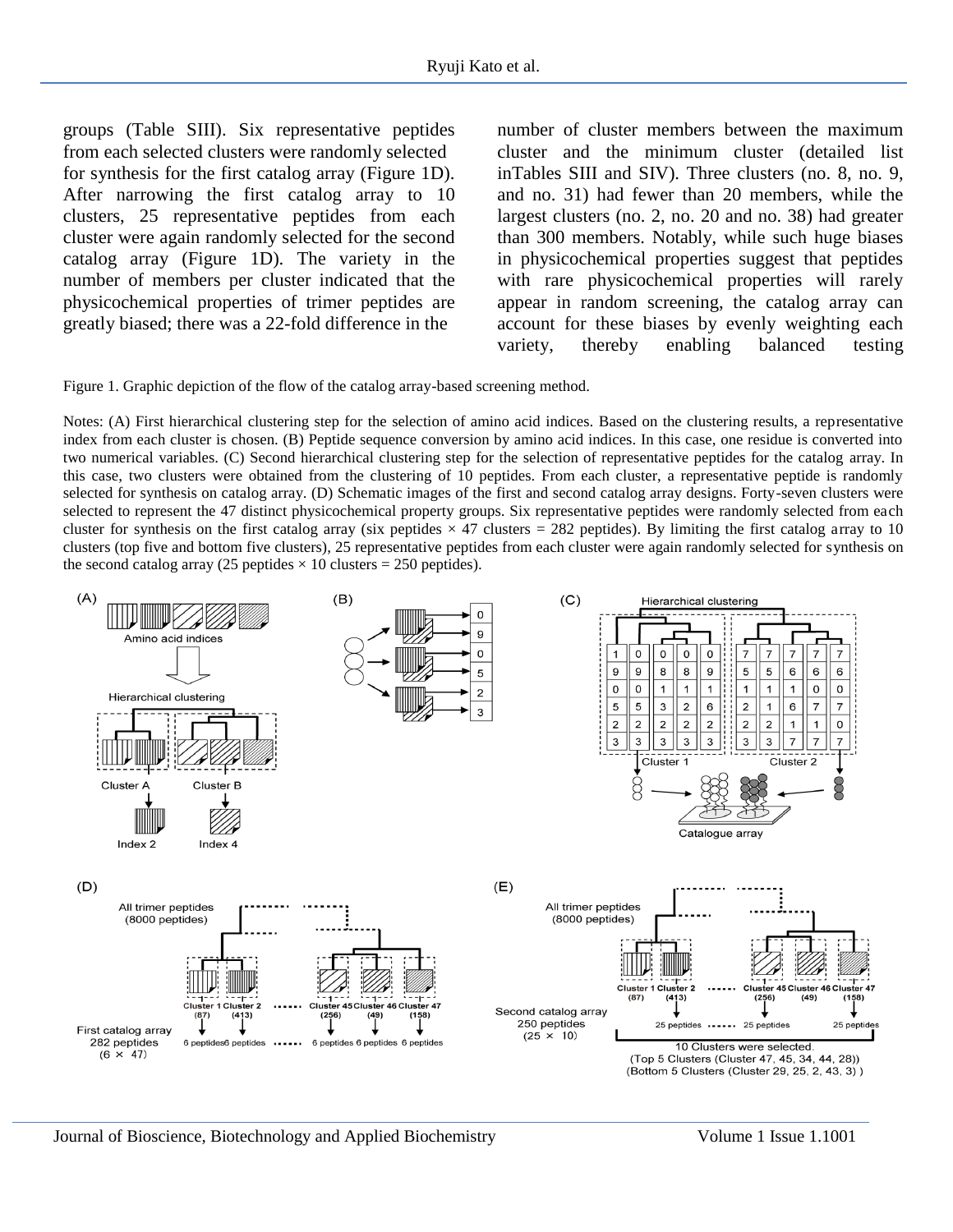### *Physicochemical preferences of bile acid-binding peptides interpreted from catalog array*

The catalog array screening has the advantage of interpreting properties that commonly appear in peptides with high affinities for bile acids. To evaluate the bile acid binding properties of cataloged trimer peptides, we hybridized bile acids (taurochole acids) to the first catalog array (six peptides from each of the 47 clusters). Table SIV lists the average fluorescence value for each of the 47 clusters. The low coefficient of variation (CV) value in each of the 28 clusters indicates that six randomly selected representative peptides from the same cluster share similar affinities for bile acids (Table I). These findings support our hypothesis that the affinity of short peptides may be clustered by their physcochemical properties, also suggesting that peptides in the same cluster could be represented by

several candidates to enable screening of diverse physicochemical properties.

 From the clusters in the top or bottom rankings, we identified characteristic amino acid index profiles underlying the interaction between peptides and bile acids, which could be interpreted as principles of physicochemical preferences (Figure 2). The five most stable clusters (cluster no. 48, 46, 35, 45, and 29) shared several common structural characteristics related to high affinity bile acids; each of these clusters encoded an N-terminal Pro, with Tyr/Phe/Ile/Met/Leu/Val/Trp at any position. These amino acids share a high value for three indices: sidechain contribution to protein stability, stability scale based on knowledge-based atom-atom potential, and hydropathy. Interestingly, aromatic residues (Trp, Tyr, and Phe) had a strong positive effect on bile acid binding capacity. Likewise, the five least stable clusters (cluster no. 30, 26, 2, 44, and 3) exhibited common structural characteristics related to low affinity bile acids: possession of a Cys or Pro at the C-terminal end and Asp/Glu/Ala/Gly/Ser/Gln/Thr in the N-terminal position. These properties have low values for three indices: normalized van der Waals volume, beta-strand indices from beta-proteins, and stability scale based on knowledge-based atom-atom

potential. This is the first time that such amino acid preferences contributing to bile acid interactions with trimer peptides have been characterized and analyzed. As such, these results provide principles for the future design of bile acid-binding molecules, including potential drugs for the treatment of high cholesterol.

#### *Focused screening of bile acid-binding peptides based on the catalog array results.*

To further examine the physicochemical properties that are important for bile acid binding capacity, we expanded the screening size within the specific clusters identified in the initial catalog array. We selected the five most stable (cluster no. 48, 46, 35, 45, and 29) and five least stable (cluster no. 30, 26, 2, 44, and 3) clusters, and randomly selected 25 new representative peptides to synthesize on the second catalog array.

According to our hypothesis, if the hierarchical clustering of 8,000 peptides were successful, the peptides selected from the once examined clusters should show similar affinities to bile acids. As shown in Figure 3A and 3B, the newly selected representatives from the most stable clusters exhibited approximately 2-fold higher (average 1,633) affinities for bile acid than those of the least stable clusters (average 894), and this difference was statistically significant ( $P = 10-30$ ) (Table SV), suggesting that the peptides in the stable clusters bind to bile acids with significantly greater strength. This concordance with the results of first catalog array strongly supports the validity of our approach of hierarchical clustering of short peptides by physicochemical properties.

From this focused screening, we obtained six new trimer peptides (WIY, YYW, WRW, PWR, MFW, and WFM) that exhibited extremely high bile acid binding capacities (Table SV). Interestingly, these trimers had higher bile acid affinities than the longer bile acid-binding peptide VAWWMY, which was previously shown to strongly suppress cholesterol absorption in liver, intestine, and serum by simple oral administration 13). Trimers YYW, WFW, WIY, WRW, and WYM were grouped in the top 2 clusters (no. 47 and 45), while trimer PWR was grouped in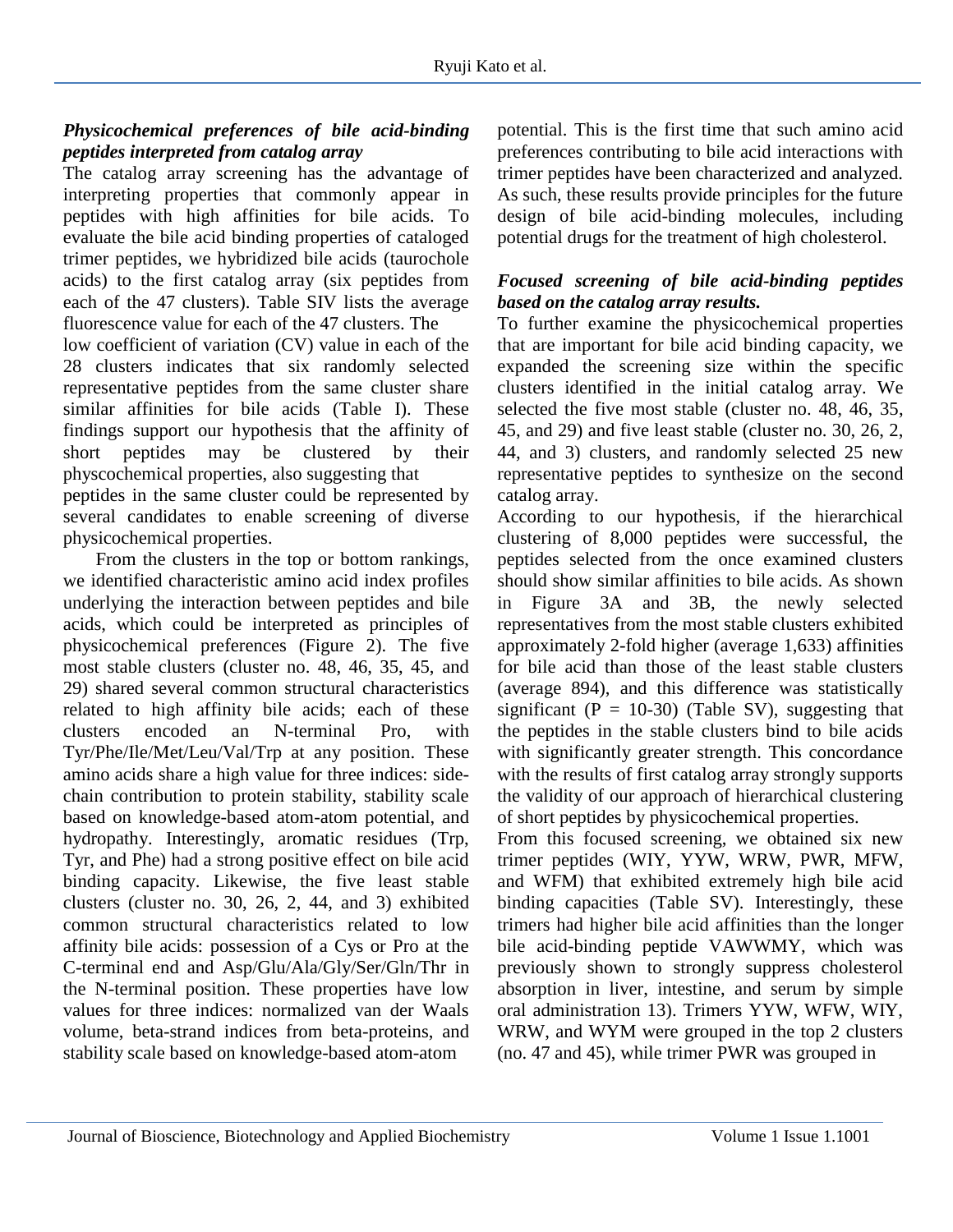the fifth cluster from the top (no. 28) from the first catalog screening (Table SV). These results again indicate that the amino acid profile of the top clusters (Figure 2) was an important characteristic for identifying peptides with high affinities for bile acid.

### *Screening efficacy of the peptide catalog array*

The concept behind the catalog array is that numerous peptide variations can be covered using a limited number of representative peptides through successful clustering. By clustering, it was expected that a minimal number of representative peptides could provide maximal levels of independence and variation to enhance screening efficacy. To confirm the screening effectiveness of the catalog array, we synthesized three random arrays (random 1–3) for comparison. Each random array consisted of 125 peptides randomly selected from the 8,000 possible trimer variations, without redundancy. Figure 3C shows the distributions of the bile acid binding affinities of the peptides in these random arrays; each of these peptides was distributed within the low affinity range (average fluorescent values, random  $1 =$ 1,347; random  $2 = 1,257$ ; and random  $3 = 1,032$ ). Notably, the bile acid binding affinities of the peptides in the top five clusters in the catalog array exhibited significantly higher affinities ( $P = 3.1 \times 10$ -13; Figure 3A, 3C) for bile acid than those in the random arrays. Meanwhile, the peptides in the bottom five clusters exhibited significantly lower affinities (P  $= 4.29 \times 10-27$  than those in the random arrays (Figure 3B, 3C). Moreover, of the 375 randomly selected peptides on the random arrays, no peptide had a higher affinity for bile acid than the strong bile acid-binding peptide VAWWMY, and the yield efficacy to obtain high affinity peptides (fluorescence intensity  $> 2,000$ ) was only 6.9%. In contrast, catalog array screening, using one-third the number of peptides (125), succeeded in identifying six peptides with stronger affinities for bile acid than VAWWMY (yield efficacy  $= 23.2\%$ ). These results further support our hypothesis that the affinities of short peptides are predominantly controlled by amino acid physiochemical properties, and that clustering by those properties can effectively minimize the number

of candidate peptides synthesized for the array while maximizing the screening efficacy.

#### *Construction of a bile acid-binding peptide using trimer peptides as building blocks*

To apply the principles elucidated by the catalog array to the design of novel bile acid-binding peptides, we attempted to build longer peptides by connecting successful trimer peptides as "building blocks". For example, using four high-affinity trimers (WYM, YMW, MWM, and WMI), we synthesized WYMW (4-mer), WYMWM (5-mer), and WYMWMI (6-mer) by merging the overlapping amino acids of distinct trimers. In the same manner, we enumerated the potential combinations of top cluster peptides in silico. A total of 164 possible tetramers, 157 pentamers, and 186 hexamers were subsequently identified and synthesized onto a peptide array for screening. The five novel peptides with the highest bile acid binding properties are shown in Table II. By joining bile acid-binding trimers from bile acid-binding clusters, an elongated peptide molecule with high bile acid binding affinity (exceeding that of VAWWMY) could be obtained at an efficiency of 36% (57/159 peptides). This result suggests that a protein consisting of bile acid-binding peptides from bile acid-binding clusters is likely to exhibit a high bile acid binding affinity, both as an intact peptide and as resultant trimers after digestion.

#### **Discussion**

In this study, we introduced *in silico* hierarchical clustering to design an enriched array that compensates for the volume limitations of arraybased screens. To our knowledge, this is the first study to combine the clustering strategy to design an efficient peptide library for peptide array screening.

In the present study, our catalog array successfully identified both effective and ineffective "clusters" of bile acid-binding peptides (Figure 2). Analysis of these clusters also highlighted the optimal physiochemical characteristics of peptides exhibiting high binding affinities for bile acid.

Typically, peptides that bind to bile acid are highly hydrophobic 4), such as the previously reported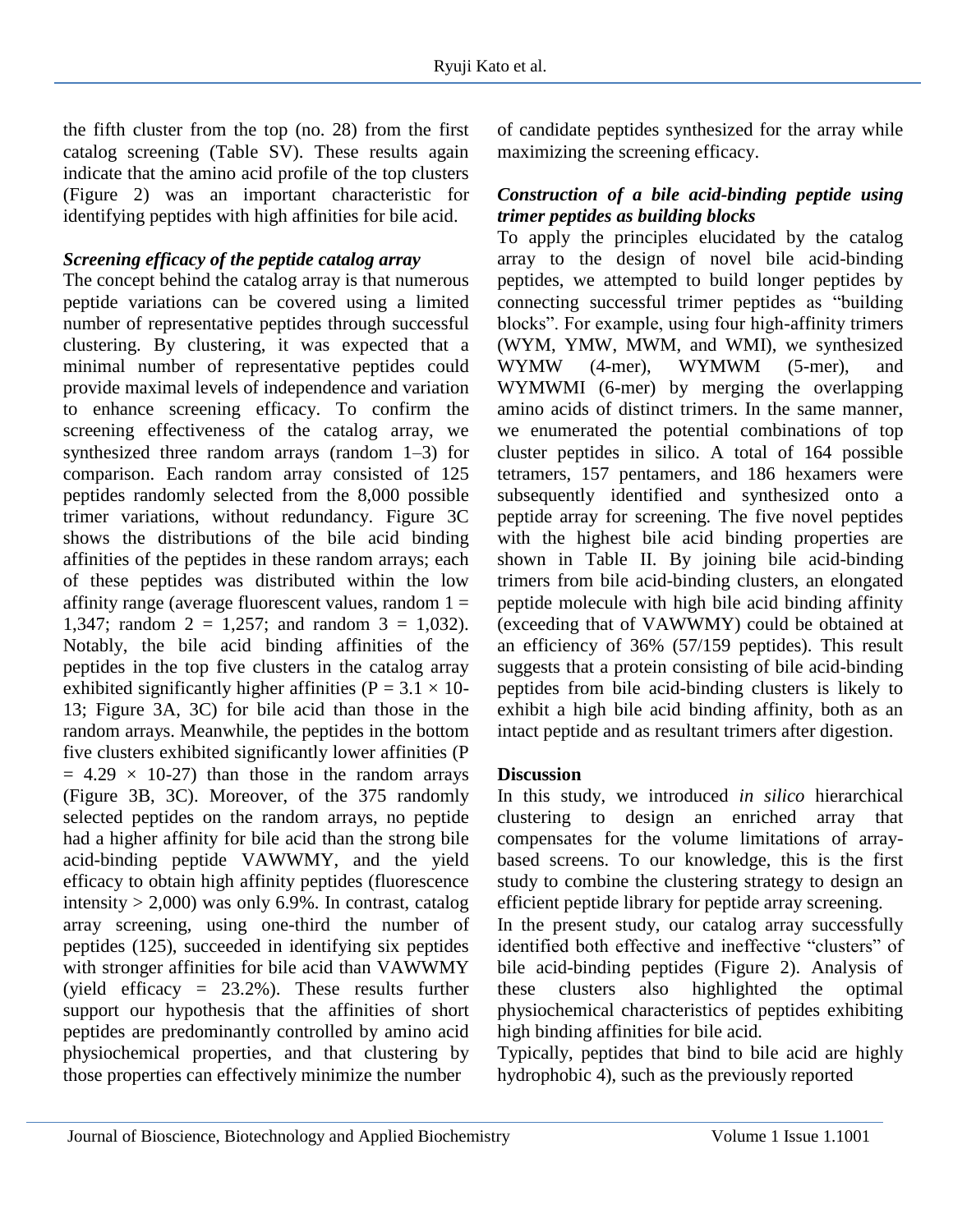peptide VAWWMY, which was isolated from the most hydrophobic region of the soybean glycinin subunit 11). Through our screening, however, we found that this single simple property was insufficient to predict the strength of interactions between peptides and bile acids. For example, several candidate peptides with extreme hydrophobicity (IVV, VFI, VLF, ILM, and MLI) exhibited half the bile acid binding capacity as those in the top five clusters selected using the catalog array (Table SVI). Furthermore, peptides from the strongest bile acid binding clusters had relatively hydrophilic properties compared to those made up of only hydrophobic residues. Our clustering-based screening was effective for visualizing and interpreting such complex guiding principles for desirable and undesirable molecular properties by leveraging the positive and negative informational advantages provided by array-based screening (Figure 1).

Notably, we demonstrated that peptides exhibiting high affinities for bile acid could serve as "building blocks" for designing longer bile acid-binding peptides (Table SVII). Such an approach should be helpful in designing new peptides or molecules for a variety of applications, with minimum screening cost and time. We also expect that the concept of a "building block" could be further applied in reverse to score unknown proteins exhibiting hypolipidemic effects. Moreover, our observations support the concept of characterizing elongated peptides with digestion product trimers that also have significant bile acid binding properties. Given that bile acidbinding peptides act to lower cholesterol in the intestine, where the digestion of proteins produces many trimer peptides, evaluating the prevalence of peptide blocks belonging to bile acid-binding clusters within larger proteins could serve as a novel index for characterizing hypolipidemic foods. Indeed, the idea of "screening natural resources by peptide clusters" could comprise a bottom-up alternative to the

classical HPLC-based strategy for finding novel hypolipidemic natural resources.

While there are many advantages to the peptide catalog array method proposed here, this strategy does have several restrictions. First, peptide catalog arrays can only be designed using short peptides, as clustering of longer peptides would require an extremely high computational capacity. As such, other clustering methods should be chosen for investigating longer peptides to reduce these computational demands. In addition, determination of final cluster numbers is a critical problem when evaluating peptides with high sequence variation. Since the final cluster numbers in this study were determined intentionally according to experimental size, criteria to optimize the final cluster number should be introduced as a goal in future work.

Second, the catalog array strategy, which utilizes amino acid indices for property description, can only be applied to investigating interactions using short peptides. Since the behavior of long peptides is strongly influenced by their secondary sequences and three-dimensional conformations, more informative indices (e.g., describing secondary sequences) should be introduced. Lastly, catalog array screening should be limited to studying interactions in which affinity is predominantly controlled by physicochemical properties and which are amenable to multiple mutations, as the aim of clustering is to evaluate pools of similar peptides, as opposed to one specific peptide.

In spite of these limitations, our catalog array-based screening method provides a powerful new strategy for understanding the interactions between small peptides and molecules. We expect that the structural rules elucidated in this study will contribute to the design of novel peptide drugs and functional dietary supplements for preventing lifestyle-related hyperlipidemia.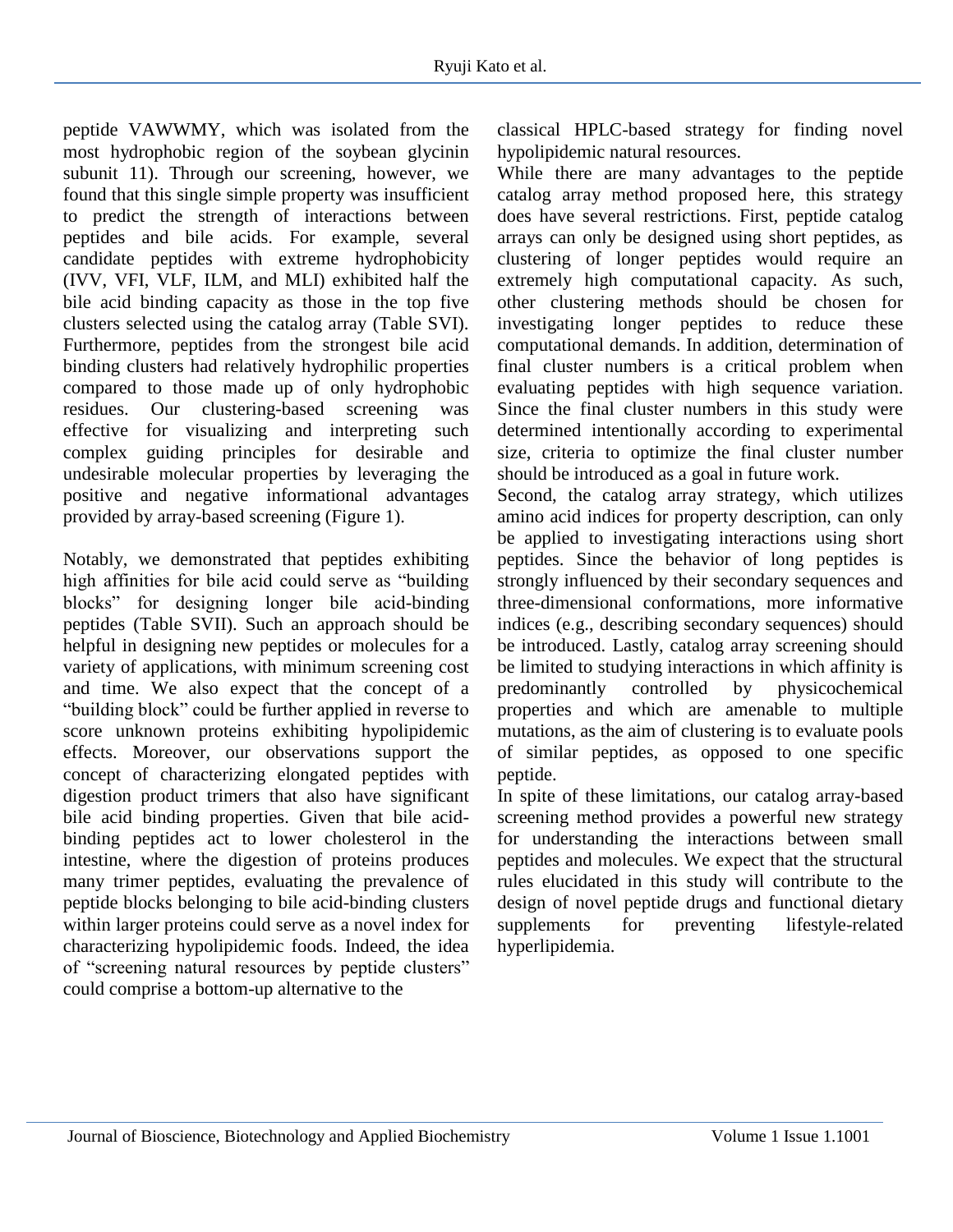| Ranking | Cluster<br>No. | Average bile<br>acid binding<br>ratio $\left[-\right]^{\ddagger}$ | S.D. <sup>§</sup> | Number of<br>cluster<br>members | Ranking | Cluster<br>No. | Average bile<br>acid binding<br>ratio $\left[-\right]^{\ddagger}$ | S.D. <sup>§</sup> | Number<br>of cluster<br>members |
|---------|----------------|-------------------------------------------------------------------|-------------------|---------------------------------|---------|----------------|-------------------------------------------------------------------|-------------------|---------------------------------|
| 1       | $47^*$         | 1.23                                                              | 0.39              | 158                             | 15      | 37             | 0.54                                                              | 0.12              | 329                             |
| 2       | $45^*$         | 0.89                                                              | 0.22              | 256                             | 16      | 5              | 0.53                                                              | 0.09              | 108                             |
| 3       | $34*$          | 0.84                                                              | 0.37              | 275                             | 17      | $\overline{4}$ | 0.52                                                              | 0.29              | 204                             |
| 4       | $44*$          | 0.80                                                              | 0.37              | 82                              | 18      | 33             | 0.52                                                              | 0.19              | 72                              |
| 5       | $28^*$         | 0.78                                                              | 0.21              | 152                             | 19      | 24             | 0.50                                                              | 0.14              | 292                             |
| 6       | 19             | 0.74                                                              | 0.12              | 373                             | 20      | 20             | 0.50                                                              | 0.24              | 228                             |
| 7       | 38             | 0.71                                                              | 0.33              | 198                             | 21      | 1              | 0.49                                                              | 0.15              | 87                              |
| 8       | 14             | 0.70                                                              | 0.19              | 204                             | 22      | 23             | 0.46                                                              | 0.12              | 88                              |
| 9       | 30             | 0.68                                                              | 0.16              | 152                             | 23      | 18             | 0.46                                                              | 0.08              | 124                             |
| 10      | 9              | 0.64                                                              | 0.06              | 20                              | 24      | $29^{\dagger}$ | 0.46                                                              | 0.24              | 209                             |
| 11      | 42             | 0.63                                                              | 0.11              | 43                              | 25      | $25^{\dagger}$ | 0.43                                                              | 0.07              | 124                             |
| 12      | 27             | 0.61                                                              | 0.17              | 209                             | 26      | $2^{\dagger}$  | 0.41                                                              | 0.16              | 413                             |
| 13      | 36             | 0.57                                                              | 0.03              | 74                              | 27      | $43^{\dagger}$ | 0.41                                                              | 0.14              | 74                              |
| 14      | 40             | 0.54                                                              | 0.18              | 213                             | 28      | $3^{\dagger}$  | 0.41                                                              | 0.08              | 82                              |

Table 1 Ranking of peptide clusters by average bile acid-binding capacity

\*Top five clusters. †Bottom five clusters. ‡Average and §standard deviation of bile acid binding ratio are the average of bile acid ratios of six peptides selected from each cluster and assayed in the first catalog array. For each peptide, a bile acid ratio was obtained from the median of nine fluorescence intensity values (triplicate spots from three different arrays) normalized against the average fluorescence intensity of the linker only spot. Linker only, 1.00; VAWWMY, 2.95. Of the 47 clusters, those with coefficient of variation (CV) values > 20 were eliminated from the ranking.

|  |  |  |  | Table 2 Top five peptides designed by combining trimer bile acid-binding peptides as building blocks |
|--|--|--|--|------------------------------------------------------------------------------------------------------|
|  |  |  |  |                                                                                                      |
|  |  |  |  |                                                                                                      |
|  |  |  |  |                                                                                                      |

| Ranking | Sequence      | Length | Bile acid binding ratio [- |
|---------|---------------|--------|----------------------------|
| Top 1   | <b>PWRW</b>   | 4      | 5.36                       |
| Top 2   | <b>PWRI</b>   | 4      | 4.16                       |
| Top 3   | <b>WYMW</b>   | 4      | 3.95                       |
| Top 4   | <b>WWIY</b>   | 4      | 3.68                       |
| Top 5   | <b>YYWM</b>   | 4      | 3.62                       |
| Top 1   | <b>WYMWM</b>  | 5      | 4.70                       |
| Top 2   | <b>YWMYY</b>  | 5      | 4.62                       |
| Top 3   | <b>YYWMY</b>  | 5      | 4.61                       |
| Top 4   | <b>YYWMM</b>  | 5      | 4.54                       |
| Top 5   | <b>YYWMQ</b>  | 5      | 4.47                       |
| Top 1   | <b>PWMYMW</b> | 6      | 5.67                       |
| Top 2   | <b>PWMYYW</b> | 6      | 5.41                       |
| Top 3   | <b>YYWMYY</b> | 6      | 5.25                       |
| Top 4   | <b>AWYMWM</b> | 6      | 5.24                       |
| Top 5   | <b>WYMWMQ</b> | 6      | 5.21                       |

\*For each peptide, a bile acid ratio was obtained from the median of nine fluorescence intensity values (triplicate spots from three different arrays) normalized against the average fluorescence intensity of the linker only spot (1.00). Linker only, 1.00; VAWWMY, 3.38. See Table SVI for other peptides.Figure 1. Type your caption here. Obtain permission and include the acknowledgement required by the copyright holder if a figure is being reproduced from another source.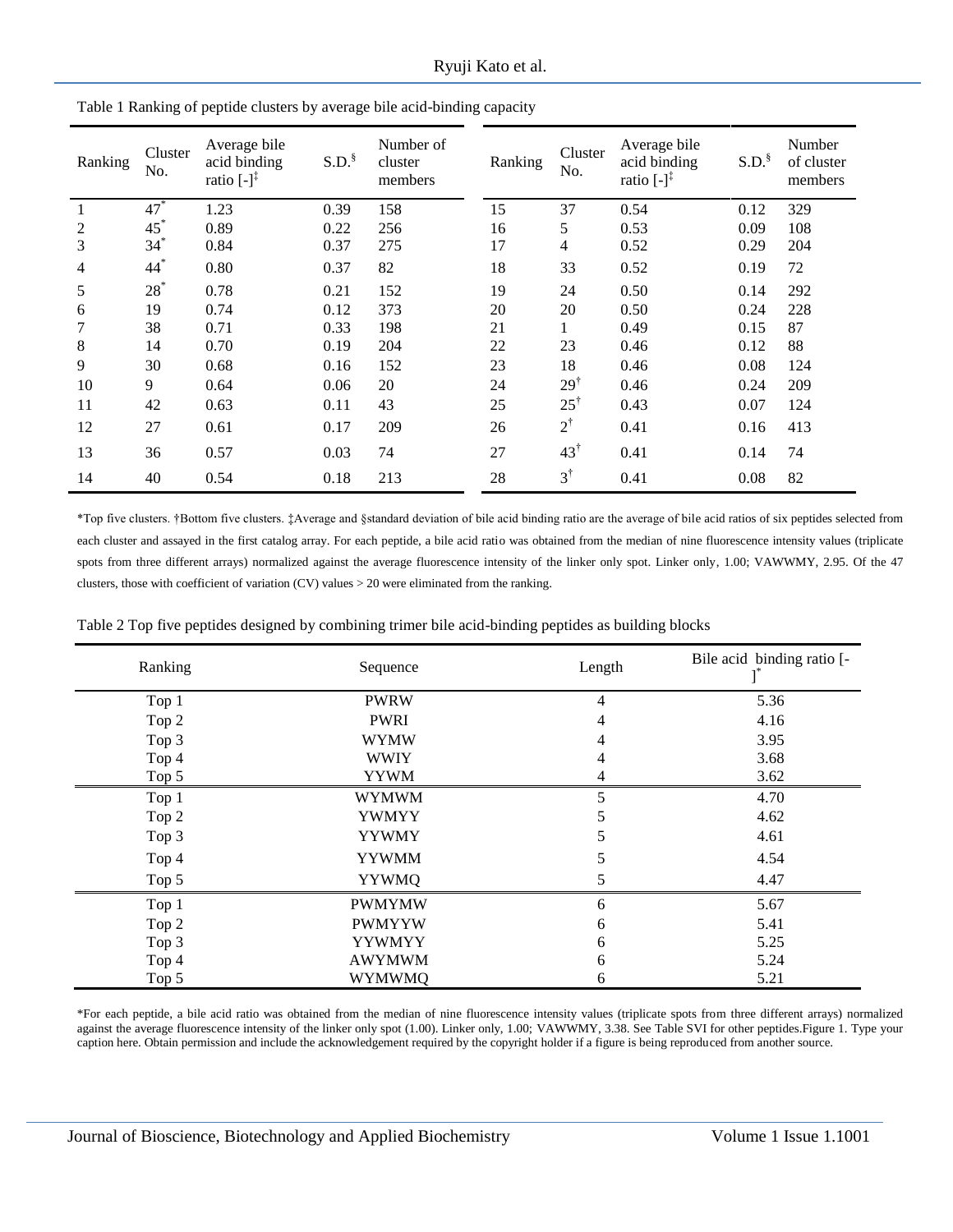Figure 2. Profile of amino acid indices.

Notes: (A) Heat map profile of the amino acid indices for the five clusters with the highest bile acid binding capacities. (B) Heat map profile of the amino acid indices of the five clusters with the lowest bile acid binding capacities. Color gradations to green and red indicate lower negative  $\left($  < -1.5) and higher positive values  $\left($  > +1.5), respectively. The black color indicates the middle value (0). Rows, 39 variables representing 13 amino acid indices  $\times$  3 positions; columns, peptide sequences (see Table SIII). See also Figure S3 for detailed clustering results.

Figure 3. Distribution of the bile acid binding capacities of the peptides on array.

Notes: Bile acid binding capacities were calculated as the median FL3 value of nine peptide spots (see Materials and Methods). (A and B) Distribution of the bile acid binding capacities of 125 peptides randomly selected from the five clusters associated with the (A) highest (no. 47, 45, 34, 44, and 28) and (B) lowest bile acid binding capacities (no. 3, 43, 2, 25, and 29). (C) Three distributions of the 125 peptides randomly selected from the pool of 8,000 peptides.

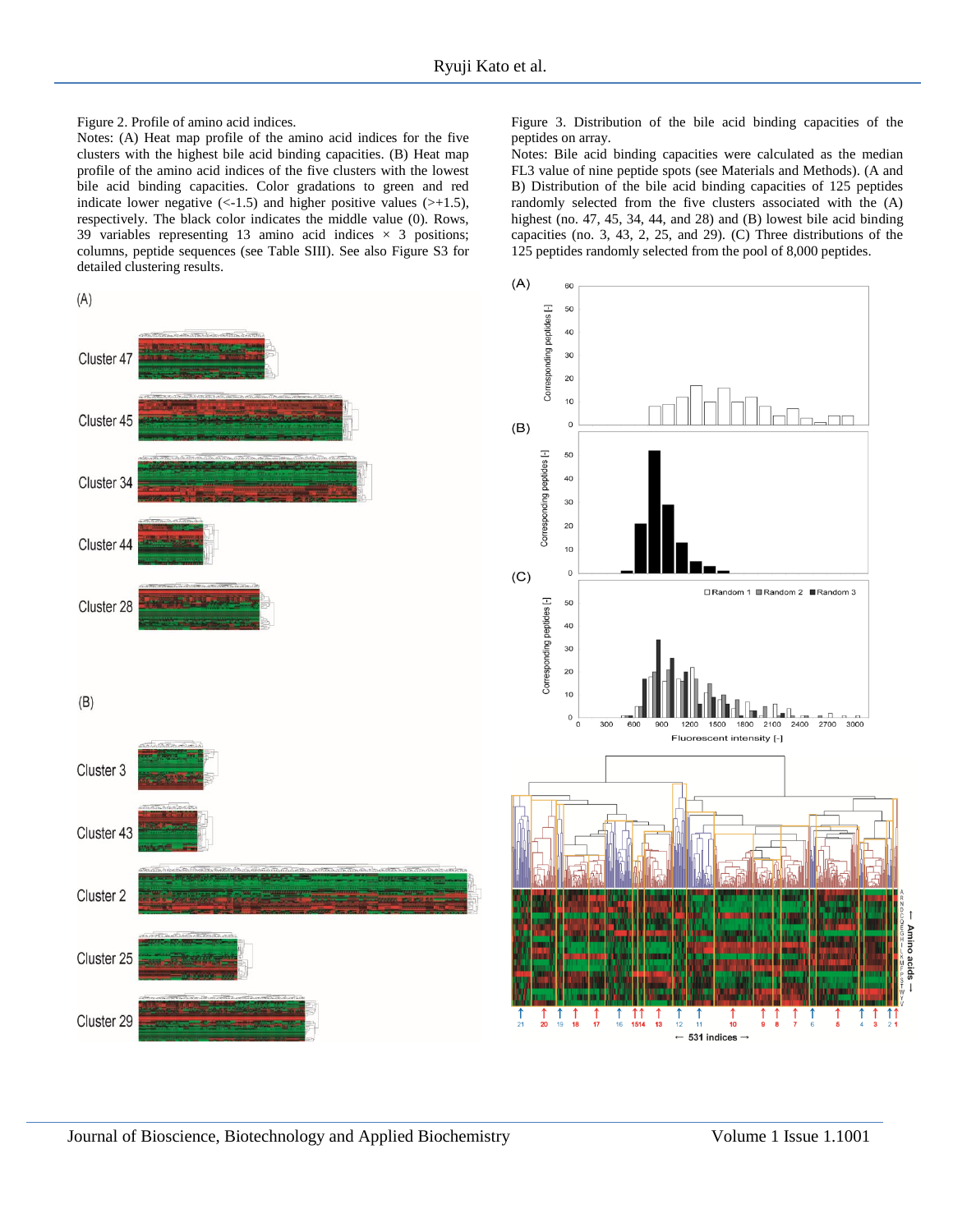### **Acknowledgments:**

We greatly appreciate Dr. Mitoshi Kunimatsu for his assistance in establishing the peptide assay platform.

#### **Author contribution:**

R.K., C.K., M.O., S.N. and H.H. designed research, K.K. performed the experiments, R.K., and K.K. analyzed data, and R.K. wrote the manuscript. All authors have read and approved the final manuscript.

#### **Disclosure statement**

No potential conflict of interest was reported by the authors.

#### **Funding:**

This study was partially supported by the [Grant-in-Aid for Scientific Research from the Japan Society for the Promotion of Science and Ministry of Education, Science, Sports and Culture] under Grant [No. 20650074]; [Grant-in-Aid for Exploratory Research] under Grant [No.20380075- 01].

### **References:**

- 1. Beynen AC, Katan [MB, Van Zutphen LF. Hypo](https://www.ncbi.nlm.nih.gov/pubmed/3328488)[and hyperresponders: individual differences in](https://www.ncbi.nlm.nih.gov/pubmed/3328488)  [the response of serum cholesterol concentration](https://www.ncbi.nlm.nih.gov/pubmed/3328488)  [to changes in diet. Adv Lipid Res. 1987;22:115-](https://www.ncbi.nlm.nih.gov/pubmed/3328488) [171.](https://www.ncbi.nlm.nih.gov/pubmed/3328488)
- 2. [Burnett JR, Huff MW. Cholesterol absorption](https://www.tandfonline.com/doi/abs/10.1517/13543784.15.11.1337?journalCode=ieid20)  [inhibitors as a therapeutic option for](https://www.tandfonline.com/doi/abs/10.1517/13543784.15.11.1337?journalCode=ieid20)  [hypercholesterolaemia. Expert Opin Investig](https://www.tandfonline.com/doi/abs/10.1517/13543784.15.11.1337?journalCode=ieid20)  [Drugs. 2006;15:1337-1351.](https://www.tandfonline.com/doi/abs/10.1517/13543784.15.11.1337?journalCode=ieid20)
- 3. Assmann G, [Kannenberg F, Ramey DR, et al.](https://www.tandfonline.com/doi/abs/10.1185/030079908X253663)  [Effects of ezetimibe, simvastatin, atorvastatin,](https://www.tandfonline.com/doi/abs/10.1185/030079908X253663)  [and ezetimibe-statin therapies on non-cholesterol](https://www.tandfonline.com/doi/abs/10.1185/030079908X253663)  [sterols in patients with primary](https://www.tandfonline.com/doi/abs/10.1185/030079908X253663)  [hypercholesterolemia. Curr Med Res Opin.](https://www.tandfonline.com/doi/abs/10.1185/030079908X253663)  [2008;24:249-259.](https://www.tandfonline.com/doi/abs/10.1185/030079908X253663)
- 4. [Iwami K, Sakakibara, K., and Ibuki, F.](https://www.tandfonline.com/doi/pdf/10.1080/00021369.1986.10867551)  [Involvement of post-digestion 'Hydrophobic'](https://www.tandfonline.com/doi/pdf/10.1080/00021369.1986.10867551)  [peptides in plasma cholesterol-lowering effect of](https://www.tandfonline.com/doi/pdf/10.1080/00021369.1986.10867551)  [dietary plant proteins. Agricultural and](https://www.tandfonline.com/doi/pdf/10.1080/00021369.1986.10867551)  [Biological Chemistry. 1986;50:1217-1222.](https://www.tandfonline.com/doi/pdf/10.1080/00021369.1986.10867551)
- 5. [Iwami K, Kitagawa M, Ibuki F. Effect of dietary](https://www.jstage.jst.go.jp/article/jnsv/57/1/57_1_48/_article)  [proteins and/or their digestive products on](https://www.jstage.jst.go.jp/article/jnsv/57/1/57_1_48/_article)  [intestinal taurocholate absorption. J Nutr Sci](https://www.jstage.jst.go.jp/article/jnsv/57/1/57_1_48/_article)  [Vitaminol \(Tokyo\). 1990;36 Suppl 2:S141-146.](https://www.jstage.jst.go.jp/article/jnsv/57/1/57_1_48/_article)
- 6. [Kramer W, Wess G, Schubert G, et al. Liver](http://www.jbc.org/content/267/26/18598.long)  [specific drug trageting by coupling to bile-acids.](http://www.jbc.org/content/267/26/18598.long)  [J Biol Chem. 1992;267:18598-18604.](http://www.jbc.org/content/267/26/18598.long)
- 7. [Wilson MD, Rudel LL. Review of cholesterol](http://www.jlr.org/content/35/6/943.citation?related-urls=yes&legid=jlr;35/6/943)  [absorption with emphasis on dietary and biliary](http://www.jlr.org/content/35/6/943.citation?related-urls=yes&legid=jlr;35/6/943)  [cholesterol. J Lipid Res. 1994;35:943-955.](http://www.jlr.org/content/35/6/943.citation?related-urls=yes&legid=jlr;35/6/943)
- 8. [Kramer W, Glombik H. Bile acid reabsorption](http://www.eurekaselect.com/55754/article)  [inhibitors \(BARI\): novel hypolipidemic drugs.](http://www.eurekaselect.com/55754/article)  [Curr Med Chem. 2006;13:997-1016.](http://www.eurekaselect.com/55754/article)
- 9. [Thomas C, Pellicciari R, Pruzanski M, et al.](https://www.nature.com/articles/nrd2619)  [Targeting bile-acid signalling](https://www.nature.com/articles/nrd2619) for metabolic [diseases. Nat Rev Drug Discovery. 2008;7:](https://www.nature.com/articles/nrd2619) 678- [693.](https://www.nature.com/articles/nrd2619)
- 10. [Kobayashi M, Ikegami H, Fujisawa T, et al.](http://diabetes.diabetesjournals.org/content/56/1/239.long)  [Prevention and treatment of obesity, insulin](http://diabetes.diabetesjournals.org/content/56/1/239.long)  [resistance, and diabetes by bile acid-binding](http://diabetes.diabetesjournals.org/content/56/1/239.long)  [resin. Diabetes. 2007;56:239-247.](http://diabetes.diabetesjournals.org/content/56/1/239.long)
- 11. [Choi S, Adachi M, Utsumi S. Identification of](https://www.tandfonline.com/doi/abs/10.1271/bbb.66.2395)  [the bile acid-binding region in the soy glycinin](https://www.tandfonline.com/doi/abs/10.1271/bbb.66.2395)  [A1aB1b subunit. Biosci Biotechnol](https://www.tandfonline.com/doi/abs/10.1271/bbb.66.2395) Biochem. [2002;66:2395-2401.](https://www.tandfonline.com/doi/abs/10.1271/bbb.66.2395)
- 12. [Choi S, Adachi M, Utsumi S. Improved bile](https://www.jstage.jst.go.jp/article/bbb/68/9/68_9_1980/_article)  [acid-binding ability of soybean glycinin ala](https://www.jstage.jst.go.jp/article/bbb/68/9/68_9_1980/_article)  [polypeptide by the introduction of a bile acid](https://www.jstage.jst.go.jp/article/bbb/68/9/68_9_1980/_article)[binding peptide \(VAWWMY\). Biosci](https://www.jstage.jst.go.jp/article/bbb/68/9/68_9_1980/_article)  [Biotechnol Biochem. 2004;68:1980-1983.](https://www.jstage.jst.go.jp/article/bbb/68/9/68_9_1980/_article)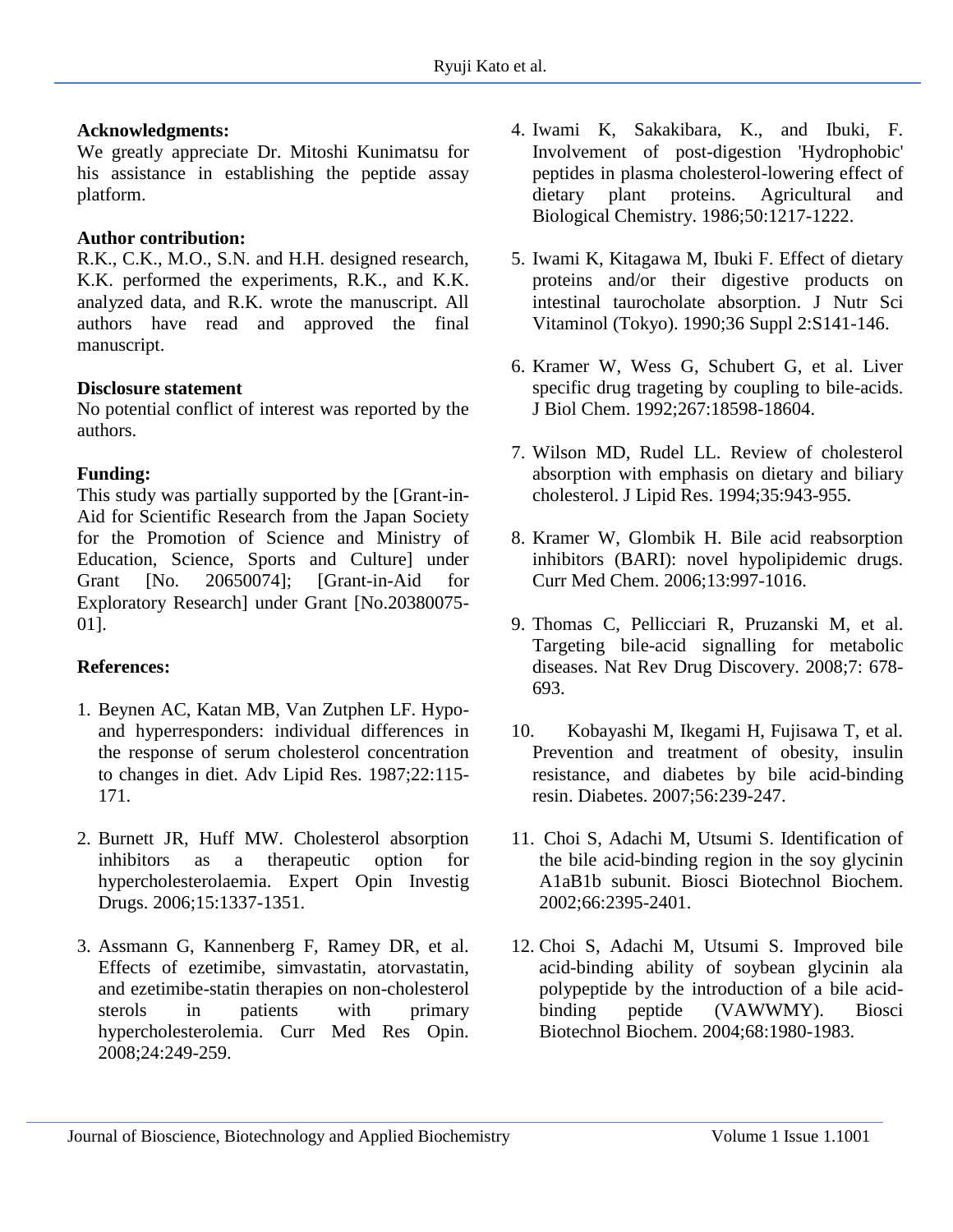- 13. [Nagaoka S., Nakamura A., Shibata H.,](https://www.jstage.jst.go.jp/article/bbb/74/8/74_100338/_article)  Kanamaru Y. Soystatin [\(VAWWMY\), a novel](https://www.jstage.jst.go.jp/article/bbb/74/8/74_100338/_article)  [bile acid-binding peptide, decreased](https://www.jstage.jst.go.jp/article/bbb/74/8/74_100338/_article) micellar [solubility and inhibited](https://www.jstage.jst.go.jp/article/bbb/74/8/74_100338/_article) cholesterol absorption in rats. [Biosci. Biotechnol. Biochem. 2010; 1738-](https://www.jstage.jst.go.jp/article/bbb/74/8/74_100338/_article) [1741.](https://www.jstage.jst.go.jp/article/bbb/74/8/74_100338/_article)
- 14. Nagaoka [S. Structure-function properties of](https://onlinelibrary.wiley.com/doi/abs/10.1111/jfbc.12539?af=R)  [hypolipidemic peptides.](https://onlinelibrary.wiley.com/doi/abs/10.1111/jfbc.12539?af=R) J. Food Biochem. 2018, [e12539.](https://onlinelibrary.wiley.com/doi/abs/10.1111/jfbc.12539?af=R)
- 15. Sugano M, Goto [S, Yamada Y, et al.](https://academic.oup.com/jn/article-abstract/120/9/977/4738595?redirectedFrom=fulltext)  [Cholesterol-lowering activity of various](https://academic.oup.com/jn/article-abstract/120/9/977/4738595?redirectedFrom=fulltext)  [undigested fractions of soybean protein in rats. J](https://academic.oup.com/jn/article-abstract/120/9/977/4738595?redirectedFrom=fulltext)  [Nutr. 1990; 120:977-985.](https://academic.oup.com/jn/article-abstract/120/9/977/4738595?redirectedFrom=fulltext)
- 16. [Lovati MR, Manzoni C, Gianazza](https://academic.oup.com/jn/article/130/10/2543/4686098) E, et al. Soy [protein peptides regulate cholesterol](https://academic.oup.com/jn/article/130/10/2543/4686098)  [homeostasis in Hep G2 cells. J Nutr.](https://academic.oup.com/jn/article/130/10/2543/4686098)  [2000;130:2543-2549.](https://academic.oup.com/jn/article/130/10/2543/4686098)
- 17. [Nagaoka S, Futamura Y, Miwa K, et al.](https://www.sciencedirect.com/science/article/pii/S0006291X01942986?via%3Dihub)  [Identification of novel hypocholesterolemic](https://www.sciencedirect.com/science/article/pii/S0006291X01942986?via%3Dihub)  [peptides derived from bovine milk beta](https://www.sciencedirect.com/science/article/pii/S0006291X01942986?via%3Dihub)[lactoglobulin. Biochem Biophys Res Commun.](https://www.sciencedirect.com/science/article/pii/S0006291X01942986?via%3Dihub)  [2001;281:11-17.](https://www.sciencedirect.com/science/article/pii/S0006291X01942986?via%3Dihub)
- 18. [Tovar AR, Murguia F, Cruz C, et al. A soy](https://academic.oup.com/jn/article/132/9/2562/4687893)  protein diet [alters hepatic lipid metabolism gene](https://academic.oup.com/jn/article/132/9/2562/4687893)  [expression and reduces serum lipids and renal](https://academic.oup.com/jn/article/132/9/2562/4687893)  [fibrogenic cytokines in rats with chronic](https://academic.oup.com/jn/article/132/9/2562/4687893)  [nephrotic syndrome. J Nutr. 2002;132:2562-](https://academic.oup.com/jn/article/132/9/2562/4687893) [2569.](https://academic.oup.com/jn/article/132/9/2562/4687893)
- 19. [Frank R. Spot-Synthesis -](https://www.sciencedirect.com/science/article/pii/S004040200185612X) an Easy Technique [for the Positionally Addressable, Parallel](https://www.sciencedirect.com/science/article/pii/S004040200185612X)  [Chemical Synthesis on a Membrane Support.](https://www.sciencedirect.com/science/article/pii/S004040200185612X)  [Tetrahedron. 1992;48:9217-9232.](https://www.sciencedirect.com/science/article/pii/S004040200185612X)
- 20. [Frank R. The SPOT-synthesis technique.](https://www.sciencedirect.com/science/article/pii/S0022175902001370?via%3Dihub)  [Synthetic peptide arrays on membrane supports-](https://www.sciencedirect.com/science/article/pii/S0022175902001370?via%3Dihub) [-principles and applications. J Immunol](https://www.sciencedirect.com/science/article/pii/S0022175902001370?via%3Dihub)  [Methods. 2002; 267:13-26.](https://www.sciencedirect.com/science/article/pii/S0022175902001370?via%3Dihub)
- 21. [Kramer A, Schneider-Mergener](https://www.ncbi.nlm.nih.gov/pubmed/9523256) J. Synthesis and [screening of peptide libraries on continuous](https://www.ncbi.nlm.nih.gov/pubmed/9523256)  [cellulose membrane supports. Methods Mol](https://www.ncbi.nlm.nih.gov/pubmed/9523256)  [Biol. 1998;87:25-39.](https://www.ncbi.nlm.nih.gov/pubmed/9523256)
- 22. [Reineke U, Volkmer-Engert R, Schneider-](https://www.sciencedirect.com/science/article/pii/S0958166900001786?via%3Dihub)[Mergener J. Applications of peptide arrays](https://www.sciencedirect.com/science/article/pii/S0958166900001786?via%3Dihub)  [prepared by the SPOT-technology. Curr Opin](https://www.sciencedirect.com/science/article/pii/S0958166900001786?via%3Dihub)  [Biotechnol. 2001; 12:59-64.](https://www.sciencedirect.com/science/article/pii/S0958166900001786?via%3Dihub)
- 23. [Hastie T, Tibshirani R, Eisen MB, et al. 'Gene](https://www.ncbi.nlm.nih.gov/pmc/articles/PMC15015/)  [shaving' as a method for identifying distinct sets](https://www.ncbi.nlm.nih.gov/pmc/articles/PMC15015/)  [of genes with similar expression patterns.](https://www.ncbi.nlm.nih.gov/pmc/articles/PMC15015/)  [Genome Biol. 2000;1:RESEARCH0003.](https://www.ncbi.nlm.nih.gov/pmc/articles/PMC15015/)
- 24. [Chiang DY, Brown PO, Eisen](https://www.ncbi.nlm.nih.gov/pubmed/11472992) MB. Visualizing [associations between genome sequences and](https://www.ncbi.nlm.nih.gov/pubmed/11472992)  [gene expression data using genome-mean](https://www.ncbi.nlm.nih.gov/pubmed/11472992)  [expression profiles. Bioinformatics. 2001;17](https://www.ncbi.nlm.nih.gov/pubmed/11472992)  [Suppl 1:49-55.](https://www.ncbi.nlm.nih.gov/pubmed/11472992)
- 25. [Kato R, Kaga C, Kunimatsu M, et al. Peptide](https://www.sciencedirect.com/science/article/pii/S1389172306706144?via%3Dihub)  [array-based interaction assay of solid-bound](https://www.sciencedirect.com/science/article/pii/S1389172306706144?via%3Dihub)  [peptides and anchorage-dependant cells and its](https://www.sciencedirect.com/science/article/pii/S1389172306706144?via%3Dihub)  [effectiveness in cell-adhesive peptide design. J](https://www.sciencedirect.com/science/article/pii/S1389172306706144?via%3Dihub)  [Biosci Bioeng. 2006;101:485-495.](https://www.sciencedirect.com/science/article/pii/S1389172306706144?via%3Dihub)
- 26. [Tomita Y, Kato R, Okochi M, et al. A Motif](https://www.sciencedirect.com/science/article/pii/S1389172308701592?via%3Dihub)  [Detection and Classification Method for Peptide](https://www.sciencedirect.com/science/article/pii/S1389172308701592?via%3Dihub)  [Sequences Using Genetic Programming. J](https://www.sciencedirect.com/science/article/pii/S1389172308701592?via%3Dihub)  [Biosci Bioeng. 2008;106:154-161.](https://www.sciencedirect.com/science/article/pii/S1389172308701592?via%3Dihub)
- 27. [Kaga C, Okochi M, Nakanishi M, et al.](https://www.sciencedirect.com/science/article/pii/S0006291X07018384?via%3Dihub)  [Screening of a novel octamer peptide,](https://www.sciencedirect.com/science/article/pii/S0006291X07018384?via%3Dihub)  [CNSCWSKD, that induces caspase-dependent](https://www.sciencedirect.com/science/article/pii/S0006291X07018384?via%3Dihub)  [cell death. Biochemical and Biophysical](https://www.sciencedirect.com/science/article/pii/S0006291X07018384?via%3Dihub)  [Research Communications. 2007;362:1063-](https://www.sciencedirect.com/science/article/pii/S0006291X07018384?via%3Dihub) [1068.](https://www.sciencedirect.com/science/article/pii/S0006291X07018384?via%3Dihub)
- 28. [Noguchi H, Kato R, Hanai T, et al. Hidden](https://www.sciencedirect.com/science/article/pii/S1389172302801608?via%3Dihub)  [Markov model-based prediction of antigenic](https://www.sciencedirect.com/science/article/pii/S1389172302801608?via%3Dihub)  [peptides that interact with MHC class II](https://www.sciencedirect.com/science/article/pii/S1389172302801608?via%3Dihub)  [molecules. J Biosci Bioeng. 2002;94:264-270.](https://www.sciencedirect.com/science/article/pii/S1389172302801608?via%3Dihub)